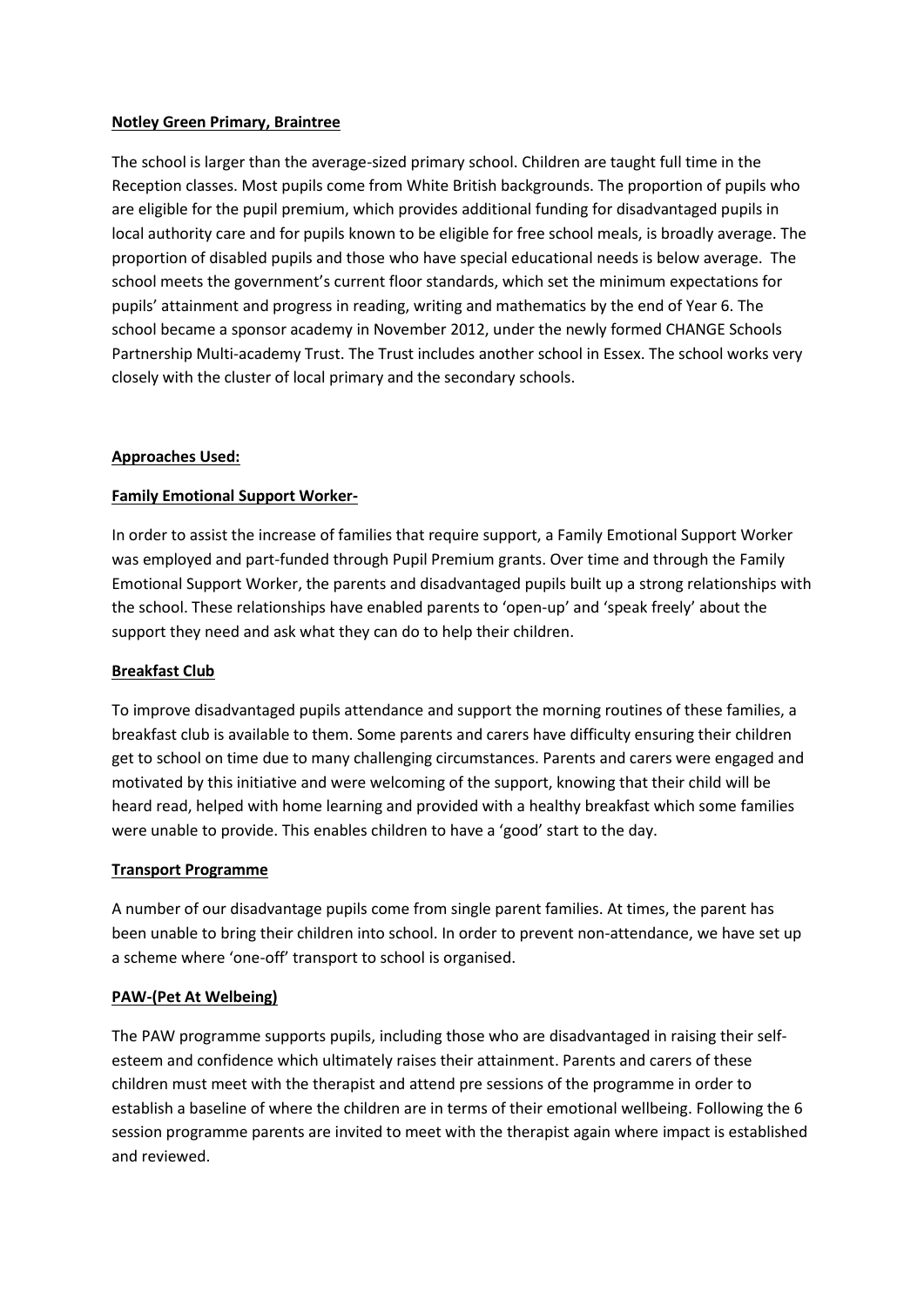## **Parent Workshops**

Parents and carers of disadvantaged pupils were invited to attend some Maths and English workshops. These workshops provided support on how to work with their children at home and prepare them for SATs and other future learning. Parents who attended were given free support materials and revision books.

## **EYFS- Home Visits**

Over the last few years we have found that the impact of Home Visits has been extremely helpful in terms of early identification of vulnerable and disadvantaged families including making initial steps in building relationships with these families. It is here where the initial trust and partnership begins and we have found that if the links are strong they continue throughout the time the children are at school.

## **Impact-**

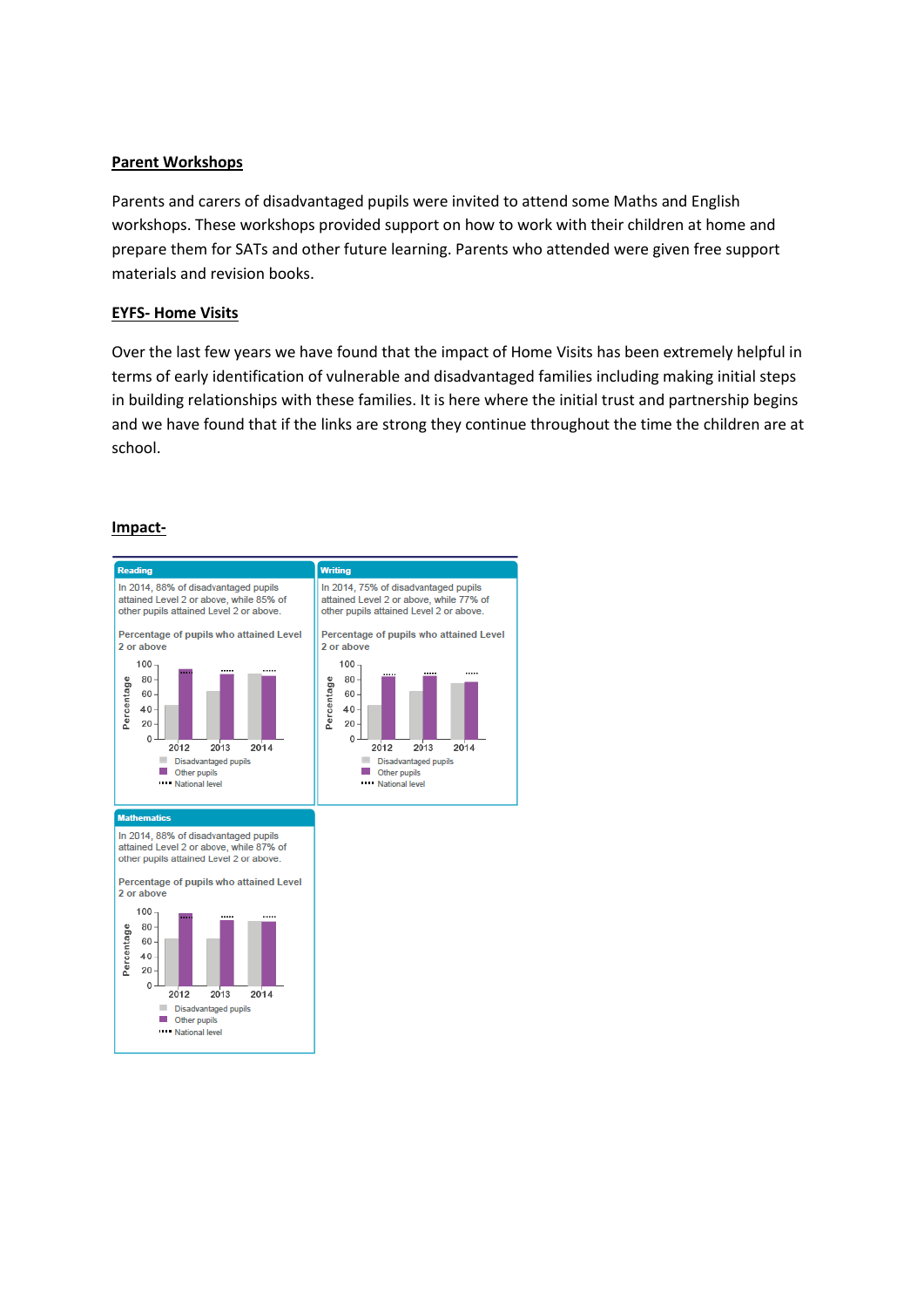## **Wethersfield C of E Primary School, Braintree**

The school is much smaller than the average-sized primary school. Most pupils are White British. The proportion of pupils from minority ethnic backgrounds is well below average, as is the proportion of pupils who speak English as an additional language. Only a small number of pupils are eligible for the pupil premium. This is additional funding that schools receive for pupils who are known to be eligible for free school meals, those in local authority care and other groups, including children of service families.

## **Approaches Used:**

## **Families and Schools Together, (FAST)**

Employment of team to work with the families of disadvantaged pupils. Their work has been very successful in engaging parents and addressing a variety of issues such as children's behaviour and attendance.

They have worked in school with groups of children on self-esteem, friendship issues, carried out home visits to support parents with children's challenging behaviour at home and discussed barriers to attendance.

The team has provided support for a child who arrived in September in year 3. (her fourth school). The FAST team worked with the child and parents and the child has now settled well and is still there at the moment.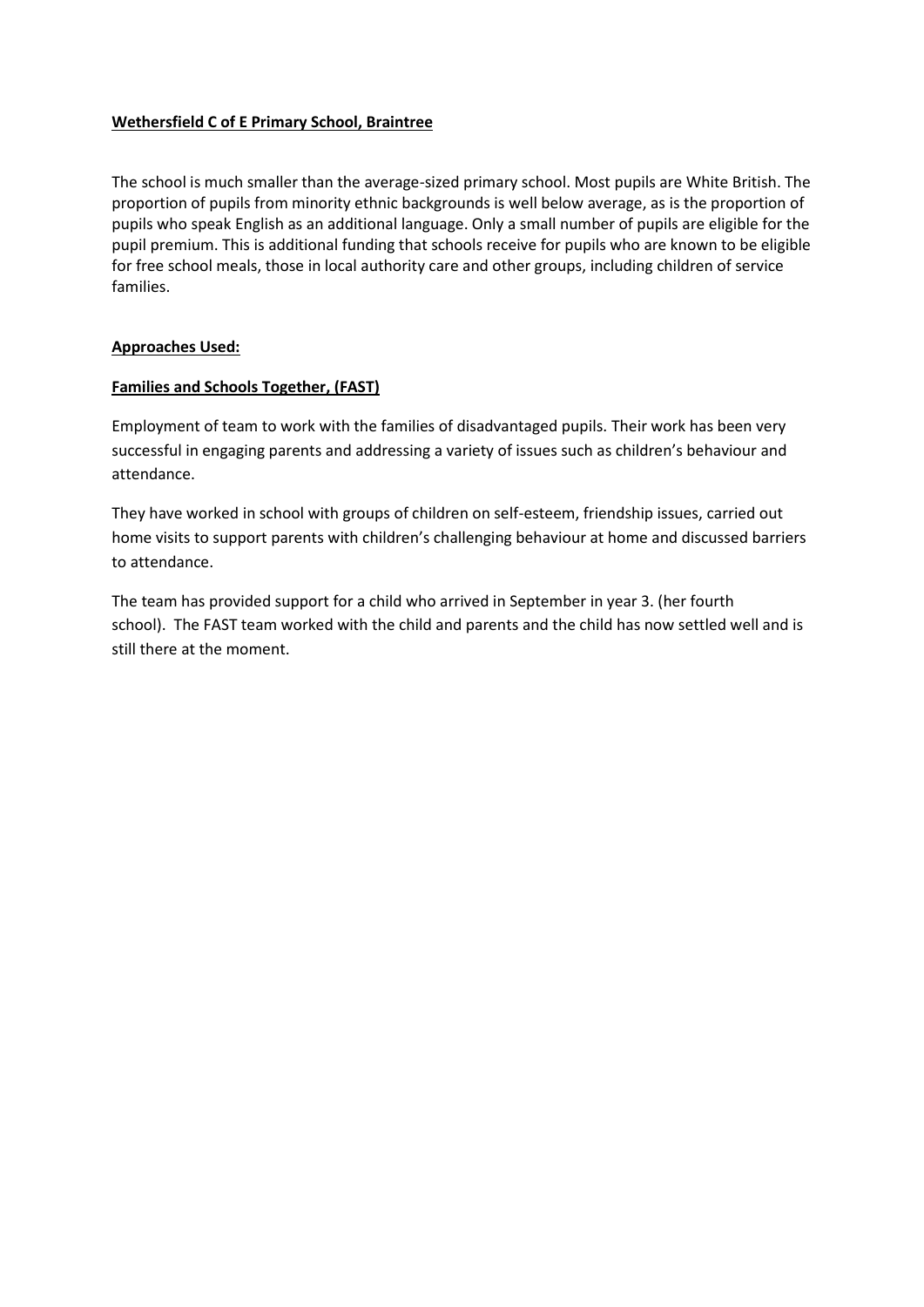### **Great Bradfords Junior School, Braintree**

The school is larger than the average-sized primary school where the proportion of disadvantaged pupils supported by the pupil premium is average. Pupil premium funding is for pupils known to be eligible for free school meals and those looked after by the local authority. The proportion of disabled pupils and those who have special educational needs is below average.

### **Approaches Used:**

### **Pastoral Leader and an SEN Manager.**

They are both from the local area and know several of the families really well. They also have a way of reaching and communicating with parents that evades some of the teachers and leaders

**The Pastoral Leader** stands on the door every morning, meets and greets the pupils and makes contact with specific children and parents as they come to school. She is a trained bereavement counsellor for children which is significant for disadvantaged families who may require specific support.

**The SEN Manager** supports individual pupils who have social and emotional issues alongside their SEN. Good relationships have been made with parents of disadvantaged pupils. These parents are comforted knowing that the SEN manager has secure knowledge of the local support services for families. This enables the parents to know who to contact for support and guidance. The ability to communicate some hard hitting messages to parents in such a way that they accept them has had particular success with parents of disadvantaged children.

#### **Impact**

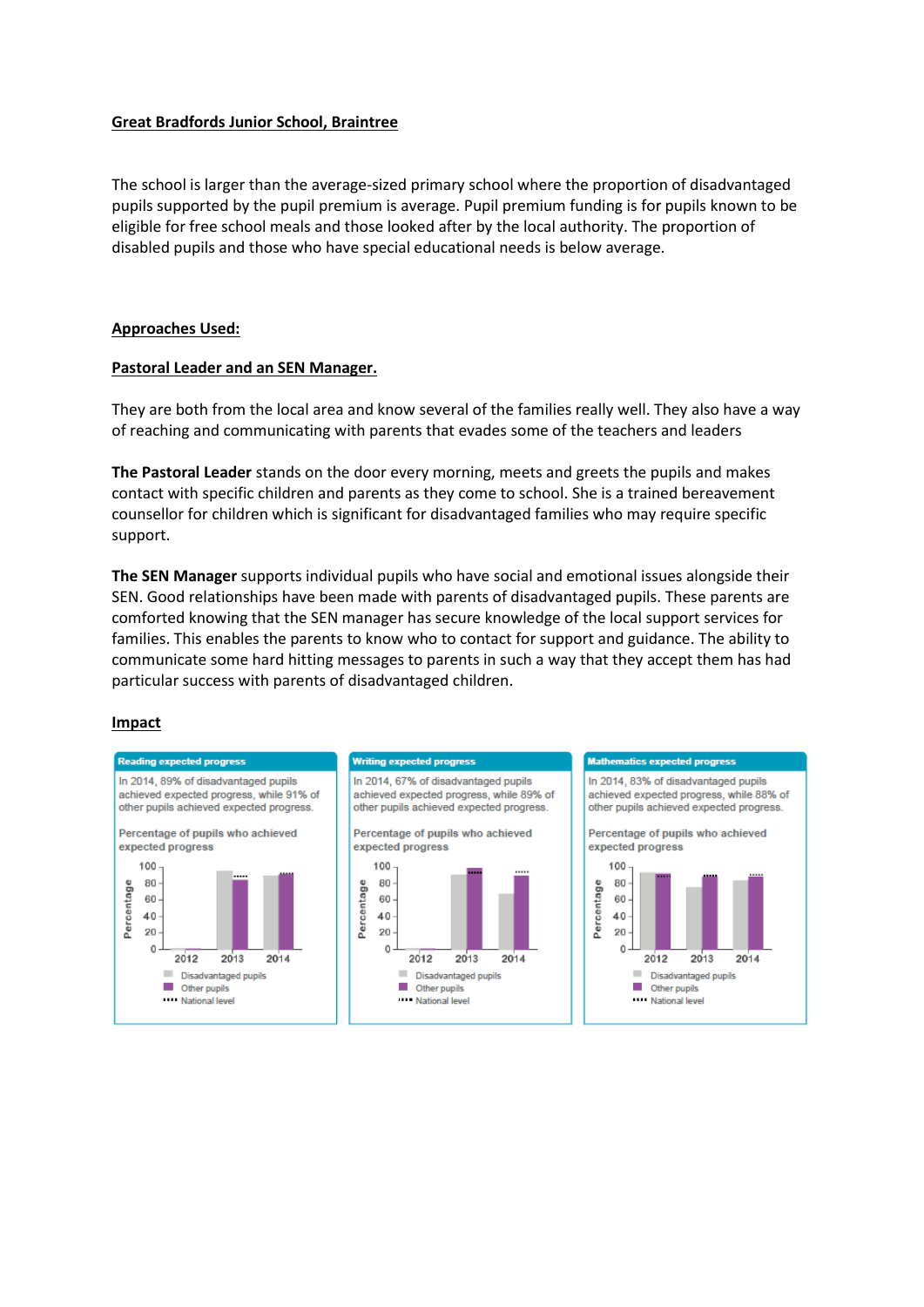**John Ray Infant School, Braintree**

## **Approaches Used:**

### **Achievement for All.**

Employ a teacher to work with disadvantaged children in small groups on basic skills. There is a high level of contact with the parents through regular drop-in days and a fortnightly newsletter.

## **Structured conversations**

Parents of disadvantaged pupils are offered a 30-45 minute meeting with the teacher each half term as well as a learning conference the alternate half term.

Structured conversations give time for the parent to talk about other home issues that are impacting on their children.

These meetings enable teachers to give them easy next steps activities to do with their children. They are provided with packs of resources.

# **Home School Family Worker**

The parents and disadvantaged pupils built up a strong relationships with the school. These relationships have enabled parents to 'open-up' and 'speak freely' about the support they need and ask what they can do to help their children.

# **Breakfast club**

This is funded by PPG and is only for PPG and vulnerable children. It is run by the pastoral LSA. The club enables parents to have support in their daily morning routines especially for those that have challenging home lives.

# **Tea and Chat**

On Friday afternoons a tea and chat session enables vulnerable parents come and meet with other parents in a safe and comfortable environment. This has proven effective with ensuring disadvantaged families are informed with the latest school information verbally rather than through written communications which are not always successful.

# **Headteacher and Deputy 'Daily Meet and Greet'.**

A basic and simple approach-, Headteacher and Deputy at the school gate every morning. This has proved to be an excellent way of seeing families and They also know that we're approachable We are also able to just make a mental note of how various parents are looking etc.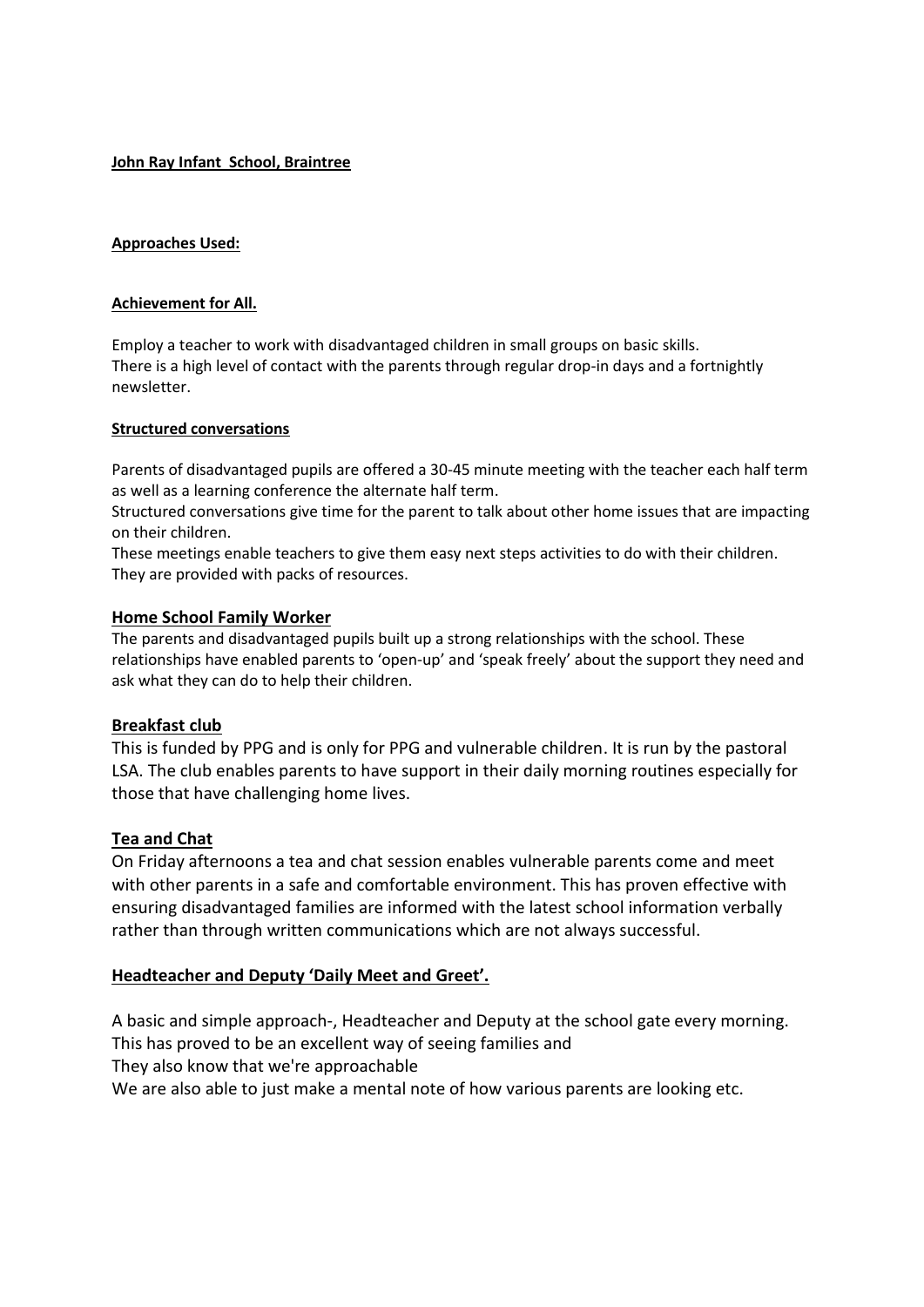### Impact:

 $\blacksquare$  Other pupils National level

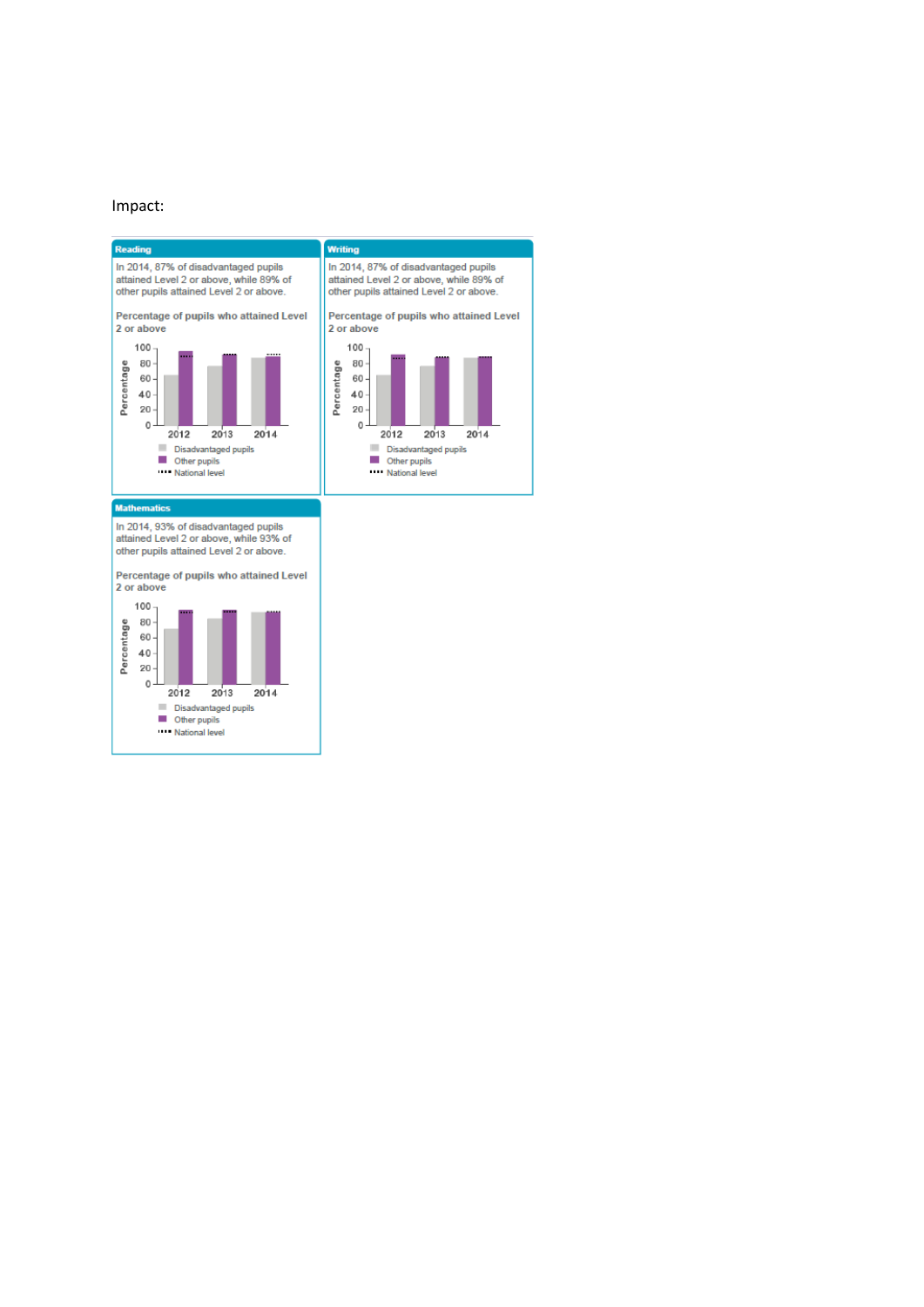## **Beckers Green Primary School, Braintree**

This is an above-average-sized primary school with 11 classes, serving the local community. The proportion of disabled pupils and those who have special educational needs supported at school action is above average. The proportion supported at school action plus or through a statement of special educational needs is also above average. Many of these pupils are disabled or have special educational needs, often emotional and behavioural difficulties. The proportion of pupils supported by the pupil premium is well above average. The school has established links with the local housing association, and shares an attendance officer with five local schools.

# **Approaches used:**

# Extended 'Parents Evening'

Parents evenings run for a whole week. This has raised the number of parents who attend as the whole week can benefit a variety of different home lives and routines. The amount of time dedicated to a parent was also increased to provide a quality meeting.

# **Outcome Afternoons**

Each class has at least 2 outcomes a term, sometimes in partnership with another class. The aim is to involve parents in activities with their children and to share learning that has taken place. Outcomes take place during school hours.

Examples: Year 5 and 6 tea dances: - Children had learnt ballroom dancing during PE lessons and were invited into school to watch the dancing, have a scone and dance with their children.

Romans Afternoon for Year 3:- Included the chance for parents to stage an attack on their children with foam balls as they defended themselves with Roman shields. This also included a food tasting session for parents while laying on a couch of cushions and listening to Roman speeches written by the children.

Anglo Saxons afternoon - Tasting of traditional Anglo Saxon recipes, chance to weave with their children and create jewellery.

Foundation stage - colour and pattern afternoon where parents took part in a tie dying activity with their children and a traditional tales afternoon with storytelling and art.

Outcomes are separate to class assemblies or performances and are a non-threatening, social event for parents. The school found that attendance at these events was excellent and a fantastic opportunity for the children to share their work.

# **Information pods**

Getting the message across to disengaged parents via outside information pods. The school have subscribed to The Life Channel and they provide outdoor pods which broadcast a